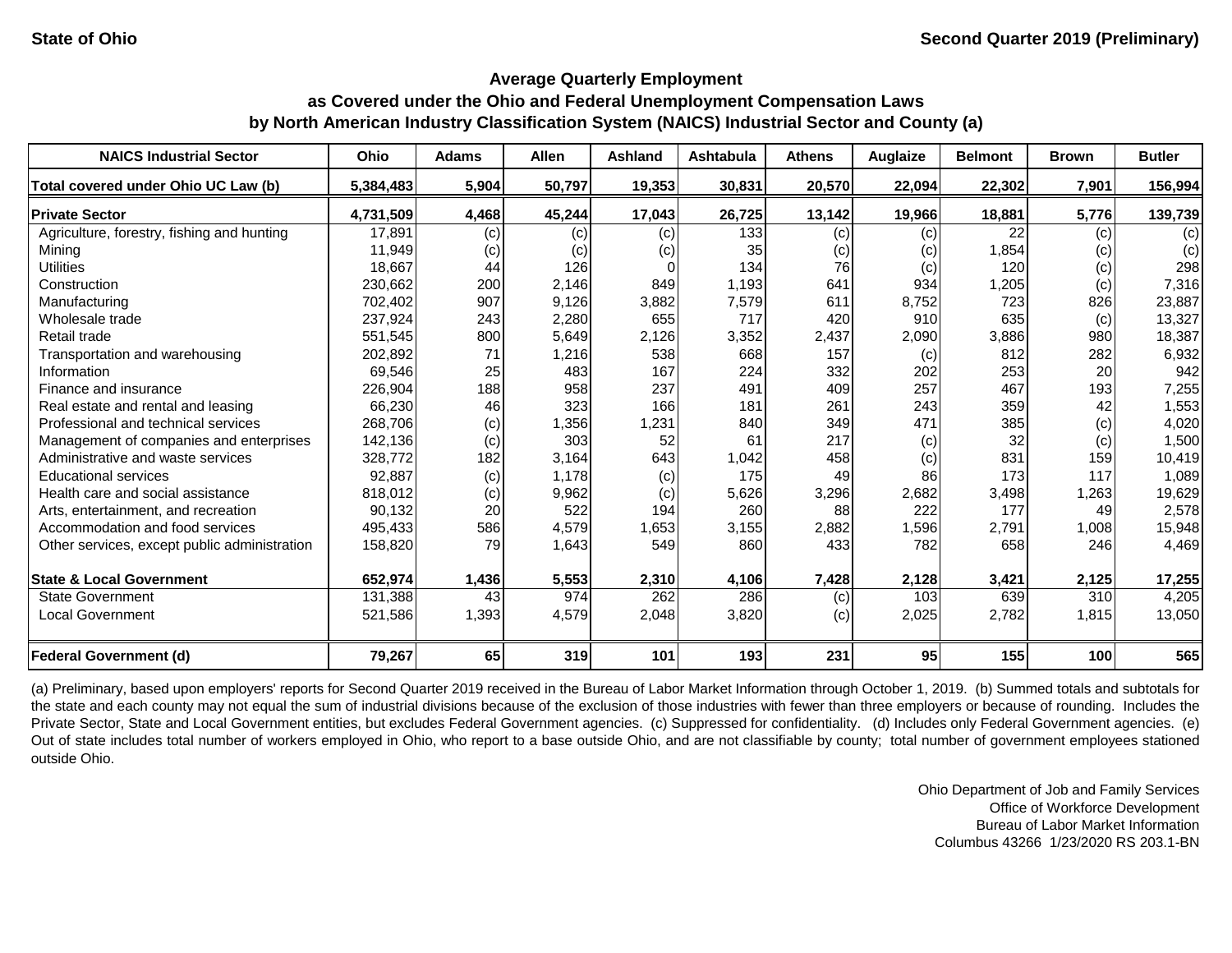| <b>NAICS Industrial Sector</b>               | Carroll | Champaign | <b>Clark</b> | <b>Clermont</b> | <b>Clinton</b> | Columbiana       | Coshocton | Crawford | Cuyahoga | <b>Darke</b> |
|----------------------------------------------|---------|-----------|--------------|-----------------|----------------|------------------|-----------|----------|----------|--------------|
| Total covered under Ohio UC Law (b)          | 6,278   | 10,934    | 47,983       | 59,841          | 17,695         | 29,374           | 10,134    | 12,657   | 717,796  | 18,476       |
| <b>Private Sector</b>                        | 5,276   | 9,012     | 41,469       | 52,764          | 15,529         | 25,120           | 8,672     | 10,931   | 638,290  | 16,324       |
| Agriculture, forestry, fishing and hunting   | 11      | (c)       | 540          | (c)             | 142            | $\overline{205}$ | 61        | (c)      | 355      | (c)          |
| Mining                                       | 79      | (c)       | 106          | (C)             |                | 180              | 74        | (c)      | 386      | (c)          |
| <b>Utilities</b>                             | (c)     | (c)       | (c)          | 358             | (c)            | (c)              | 201       | (c)      | 1,412    | 44           |
| Construction                                 | 437     | 258       | 1,109        | 3,424           | 345            | 1,183            | 277       | 462      | 22,945   | 920          |
| Manufacturing                                | 1,172   | 3,898     | 7,191        | 6,366           | 3,279          | 6,704            | 2,756     | 2,408    | 68,057   | 4,868        |
| Wholesale trade                              | (c)     | (c)       | (c)          | 1,956           | (c)            | (c)              | 169       | 349      | 34,737   | 846          |
| Retail trade                                 | 822     | 965       | 5,219        | 9,539           | 1,567          | 3,441            | 1,161     | 1,302    | 59,444   | 1,913        |
| Transportation and warehousing               | 335     | 346       | 2,235        | 2,610           | 3,508          | 1,049            | 262       | (c)      | 22,193   | 1,119        |
| Information                                  | 18      | 47        | 89           | 1,331           | 663            | 121              | 63        | 58       | 10,815   | 53           |
| Finance and insurance                        | 90      | 195       | 2,645        | 2,589           | 400            | 465              | 205       | 570      | 39,489   | 591          |
| Real estate and rental and leasing           | 100     | 65        | 455          | 940             | 216            | 210              | 44        | 81       | 12,819   | 121          |
| Professional and technical services          | (c)     | 253       | 925          | 2,658           | 191            | 422              | (c)       | (c)      | 46,529   | 380          |
| Management of companies and enterprises      | (c)     | (c)       | 1,199        | 518             | 304            | 160              | (c)       | (c)      | 23,787   | 14           |
| Administrative and waste services            | 204     | (c)       | 2,913        | 2,975           | 341            | 1,197            | 276       | 484      | 49,651   | 404          |
| <b>Educational services</b>                  | (c)     | 129       | 674          | 507             | 230            | 179              | 86        | (c)      | 19,937   | 56           |
| Health care and social assistance            | (c)     | 1,002     | 7,573        | 6,425           | 1,610          | 4,786            | 1,711     | (c)      | 130,194  | 2,339        |
| Arts, entertainment, and recreation          | 98      | 130       | 464          | 1,099           | 188            | 333              | 141       | 97       | 13,457   | 299          |
| Accommodation and food services              | 593     | 702       | 4,842        | 7,280           | 1,286          | 2,557            | 734       | 1,286    | 60,511   | 1,097        |
| Other services, except public administration | 189     | 374       | 1,548        | 2,048           | 275            | 1,043            | 235       | 402      | 21,572   | 558          |
| <b>State &amp; Local Government</b>          | 1,002   | 1,922     | 6,514        | 7,077           | 2,166          | 4,254            | 1,462     | 1,726    | 79,506   | 2,152        |
| <b>State Government</b>                      | 38      | 51        | 162          | 745             | 139            | 299              | 51        | 125      | 4,622    | 44           |
| <b>Local Government</b>                      | 964     | 1,871     | 6,352        | 6,332           | 2,027          | 3,955            | 1,411     | 1,601    | 74,884   | 2,108        |
| <b>Federal Government (d)</b>                | 40      | 69        | 526          | 372             | 137            | 559              | 79        | 81       | 16,334   | 106          |

(a) Preliminary, based upon employers' reports for Second Quarter 2019 received in the Bureau of Labor Market Information through October 1, 2019. (b) Summed totals and subtotals for the state and each county may not equal the sum of industrial divisions because of the exclusion of those industries with fewer than three employers or because of rounding. Includes the Private Sector, State and Local Government entities, but excludes Federal Government agencies. (c) Suppressed for confidentiality. (d) Includes only Federal Government agencies. (e) Out of state includes total number of workers employed in Ohio, who report to a base outside Ohio, and are not classifiable by county; total number of government employees stationed outside Ohio.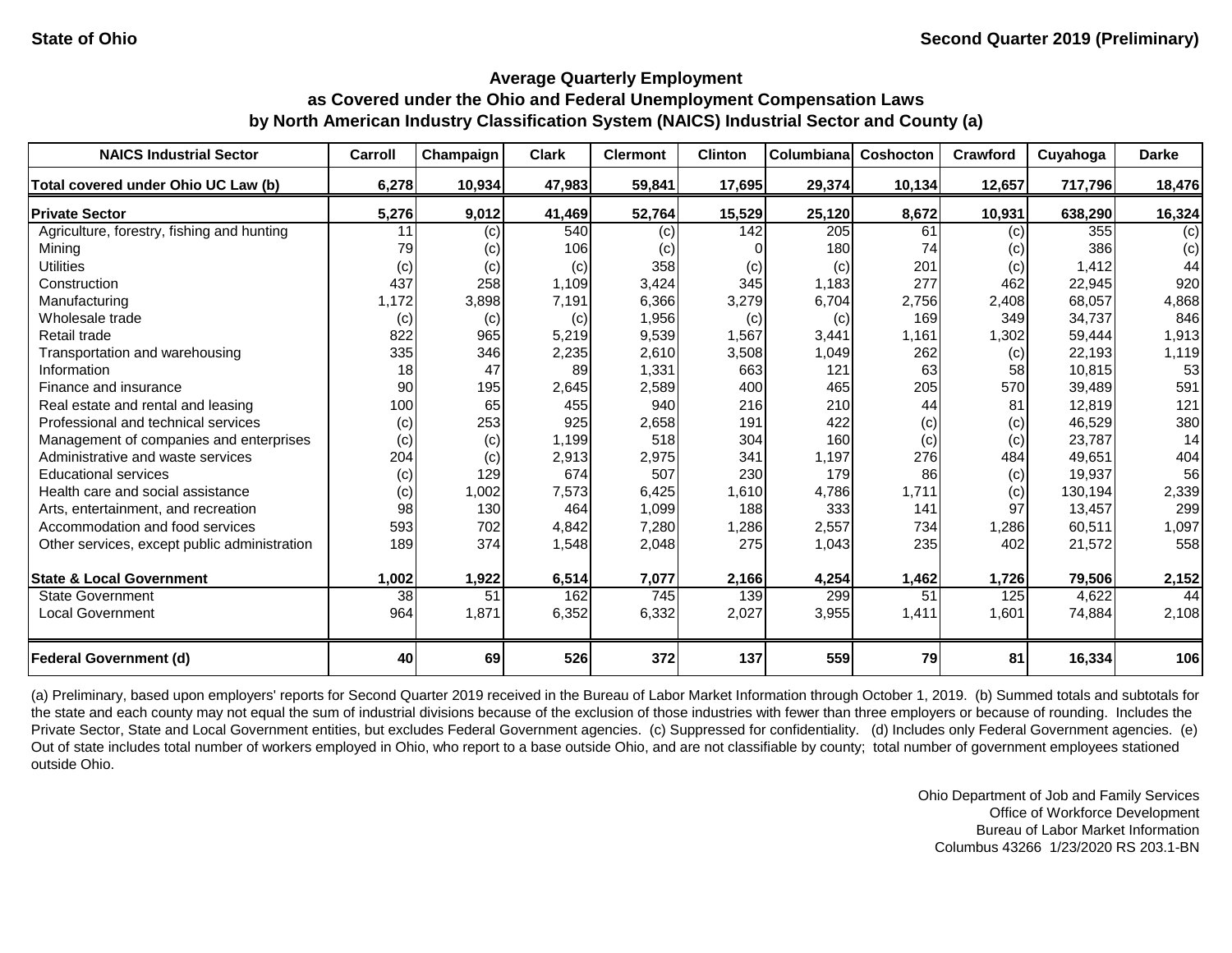| <b>NAICS Industrial Sector</b>               | <b>Defiance</b> | <b>Delaware</b>  | <b>Erie</b> | <b>Fairfield</b> | <b>Fayette</b> | <b>Franklin</b> | <b>Fulton</b> | Gallia    | Geauga | Greene |
|----------------------------------------------|-----------------|------------------|-------------|------------------|----------------|-----------------|---------------|-----------|--------|--------|
| Total covered under Ohio UC Law (b)          | 15,383          | 90,449           | 37,514      | 43,934           | 11,079         | 750,029         | 18,479        | 10,945    | 36,265 | 61,488 |
| <b>Private Sector</b>                        | 13,353          | 82,346           | 32,583      | 37,375           | 9,435          | 639,771         | 16,006        | 9,083     | 32,627 | 53,081 |
| Agriculture, forestry, fishing and hunting   | 218             | (c)              | (c)         | 57               | 133            | 466             | (c)           | (c)       | (c)    | 167    |
| Mining                                       |                 | (c)              | (c)         | 14               |                | 319             | (c)           | (c)       | (c)    | 131    |
| <b>Utilities</b>                             | (c)             | 175              | (c)         | 250              | (c)            | 3,588           | (c)           | 528       | (c)    | (c)    |
| Construction                                 | 366             | 3,667            | 1,136       | 2,574            | 259            | 28,873          | 902           | 541       | 2,357  | 1,597  |
| Manufacturing                                | 3,130           | 6,381            | 5,711       | 4,181            | 1,800          | 37,414          | 6,531         | 615       | 7,616  | 2,937  |
| Wholesale trade                              | (c)             | 2,501            | 1,032       | 939              | (c)            | 29,102          | 947           | 128       | 2,071  | 1,176  |
| Retail trade                                 | 2,290           | 11,930           | 4,643       | 6,453            | 2,278          | 65,245          | 1,586         | 1,454     | 4,550  | 10,447 |
| Transportation and warehousing               | 639             | 2,305            | (c)         | 823              | 1,242          | 44,901          | (c)           | 274       | (c)    | (c)    |
| Information                                  | 189             | 589              | 407         | 261              | 34             | 14,760          | 55            | 46        | 93     | 654    |
| Finance and insurance                        | 620             | 5,578            | 624         | 739              | 172            | 51,944          | 302           | 345       | 638    | 1,207  |
| Real estate and rental and leasing           | 98              | 948              | 243         | 472              | 50             | 12,791          | 104           | 45        | 210    | 606    |
| Professional and technical services          | 176             | 5,605            | 511         | 1,161            | (c)            | 47,450          | 288           | 95        | 1,175  | 9,917  |
| Management of companies and enterprises      | 48              | 10,678           | 240         | 187              | (c)            | 24,360          | 66            | (c)       | 339    | 1,206  |
| Administrative and waste services            | 657             | 4,427            | 847         | 3,092            | 367            | 54,368          | 521           | (c)       | 2,326  | 1,793  |
| <b>Educational services</b>                  | 182             | 1,538            | 301         | 319              | (c)            | 11,654          | (c)           | (c)       | 695    | 1,904  |
| Health care and social assistance            | 1,995           | 8,540            | 4,994       | 7,435            | (c)            | 114,330         | (c)           | (c)       | 4,985  | 7,419  |
| Arts, entertainment, and recreation          | 121             | 3,398            | 3,673       | 517              | 107            | 11,161          | 384           | 34        | 524    | 584    |
| Accommodation and food services              | 1,669           | 10,715           | 6,100       | 6,396            | 1,162          | 64,596          | 987           | 925       | 2,653  | 8,799  |
| Other services, except public administration | 560             | 2,971            | 833         | 1,504            | 194            | 22,450          | 356           | 241       | 1,356  | 1,628  |
| <b>State &amp; Local Government</b>          | 2,030           | 8,103            | 4,931       | 6,559            | 1,644          | 110,258         | 2,473         | 1,862     | 3,638  | 8,407  |
| <b>State Government</b>                      | 79              | $\overline{372}$ | 992         | 710              | 44             | 55,327          | 115           | 270       | 230    | (c)    |
| <b>Local Government</b>                      | 1,951           | 7,731            | 3,939       | 5,849            | 1,600          | 54,931          | 2,358         | 1,592     | 3,408  | (c)    |
| <b>Federal Government (d)</b>                | 88              | 250              | 237         | 244              | 51             | 13,090          | 93            | <b>66</b> | 99     | 14,678 |

(a) Preliminary, based upon employers' reports for Second Quarter 2019 received in the Bureau of Labor Market Information through October 1, 2019. (b) Summed totals and subtotals for the state and each county may not equal the sum of industrial divisions because of the exclusion of those industries with fewer than three employers or because of rounding. Includes the Private Sector, State and Local Government entities, but excludes Federal Government agencies. (c) Suppressed for confidentiality. (d) Includes only Federal Government agencies. (e) Out of state includes total number of workers employed in Ohio, who report to a base outside Ohio, and are not classifiable by county; total number of government employees stationed outside Ohio.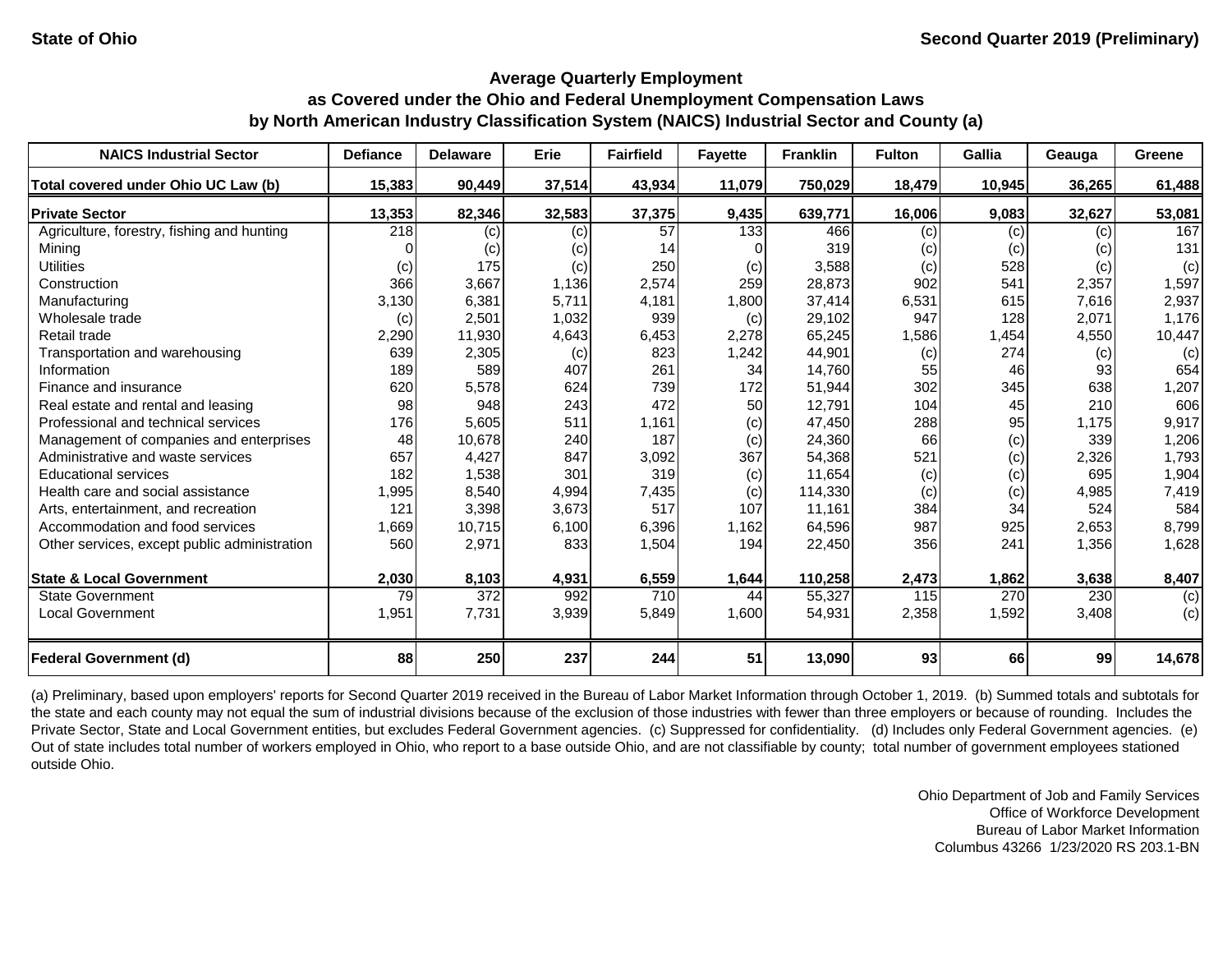| <b>NAICS Industrial Sector</b>               | <b>Guernsey</b> | <b>Hamilton</b> | <b>Hancock</b> | <b>Hardin</b> | <b>Harrison</b> | Henry    | <b>Highland</b> | <b>Hocking</b> | <b>Holmes</b> | <b>Huron</b> |
|----------------------------------------------|-----------------|-----------------|----------------|---------------|-----------------|----------|-----------------|----------------|---------------|--------------|
| Total covered under Ohio UC Law (b)          | 15,195          | 514,959         | 46,347         | 8,136         | 3,705           | 10,864   | 10,361          | 6,692          | 20,016        | 21,294       |
| <b>Private Sector</b>                        | 13,012          | 470,103         | 43,208         | 6,749         | 2,968           | 8,968    | 8,165           | 5,111          | 18,477        | 18,844       |
| Agriculture, forestry, fishing and hunting   | 36              | 381             | 38             | (c)           | (c)             | (c)      | 33              | (c)            | 163           | (c)          |
| Mining                                       | 599             | 132             | 17             | (c)           | (c)             | (c)      | 35              | (c)            | 64            | (c)          |
| <b>Utilities</b>                             | 57              | 1,366           | 105            | 49            | (c)             | 23       | 61              | (c)            | 134           | 47           |
| Construction                                 | 758             | 22,821          | 1,207          | 127           | 235             | 741      | 328             | 346            | 2,259         | 1,766        |
| Manufacturing                                | 2,803           | 50,892          | 11,768         | 1,747         | 423             | 3,207    | 1,827           | 910            | 7,308         | 5,774        |
| Wholesale trade                              | 396             | 22,160          | 2,055          | 188           | (c)             | 285      | 265             | 61             | 907           | 666          |
| Retail trade                                 | 1,563           | 41,582          | 4,247          | 861           | 290             | 968      | 1,633           | 888            | 2,468         | 2,069        |
| Transportation and warehousing               | 646             | 12,833          | 3,998          | 176           | 252             | 548      | 113             | (c)            | 784           | 886          |
| Information                                  | 70              | 8,345           | 333            | (c)           | 35              | 96       | 63              | 20             | 78            | 127          |
| Finance and insurance                        | 380             | 30,628          | 552            | 227           | 60              | 238      | 399             | 126            | 396           | 412          |
| Real estate and rental and leasing           | 73              | 8,050           | 372            | 38            | 109             | 62       | 67              | 180            | 68            | 161          |
| Professional and technical services          | 343             | 38,469          | 1,629          | 120           | (c)             | 84       | 95              | (c)            | 344           | (c)          |
| Management of companies and enterprises      | 11              | 24,794          | 2,216          | 0             | (c)             | $\Omega$ | 54              | (c)            | 38            | (c)          |
| Administrative and waste services            | 275             | 32,773          | 2,015          | 139           | 94              | 210      | 408             | 182            | 330           | 456          |
| <b>Educational services</b>                  | 52              | 11,448          | 953            | (c)           | $\Omega$        | 41       | 68              | (c)            | (c)           | 251          |
| Health care and social assistance            | 2,819           | 88,496          | 5,569          | (c)           | 390             | 1,404    | 1,330           | (c)            | (c)           | 2,489        |
| Arts, entertainment, and recreation          | 64              | 13,165          | 318            | 65            | (c)             | 37       | 76              | 42             | 143           | 179          |
| Accommodation and food services              | 1,746           | 46,657          | 4,471          | 737           | (c)             | 616      | 976             | 1,249          | 1,596         | 1,829        |
| Other services, except public administration | 322             | 15,111          | 1,345          | (c)           | 155             | 282      | 336             | 219            | 355           | 701          |
| <b>State &amp; Local Government</b>          | 2,183           | 44,856          | 3,139          | 1,387         | 737             | 1,896    | 2,196           | 1,581          | 1,539         | 2,450        |
| <b>State Government</b>                      | 510             | 8,632           | 164            | 39            | 47              | 43       | 97              | 193            | 43            | 72           |
| <b>Local Government</b>                      | 1,673           | 36,224          | 2,975          | 1,348         | 690             | 1,853    | 2,099           | 1,388          | 1,496         | 2,378        |
| <b>Federal Government (d)</b>                | 116             | 8,315           | 147            | 63            | 46              | 66       | 96              | 49             | 65            | 134          |

(a) Preliminary, based upon employers' reports for Second Quarter 2019 received in the Bureau of Labor Market Information through October 1, 2019. (b) Summed totals and subtotals for the state and each county may not equal the sum of industrial divisions because of the exclusion of those industries with fewer than three employers or because of rounding. Includes the Private Sector, State and Local Government entities, but excludes Federal Government agencies. (c) Suppressed for confidentiality. (d) Includes only Federal Government agencies. (e) Out of state includes total number of workers employed in Ohio, who report to a base outside Ohio, and are not classifiable by county; total number of government employees stationed outside Ohio.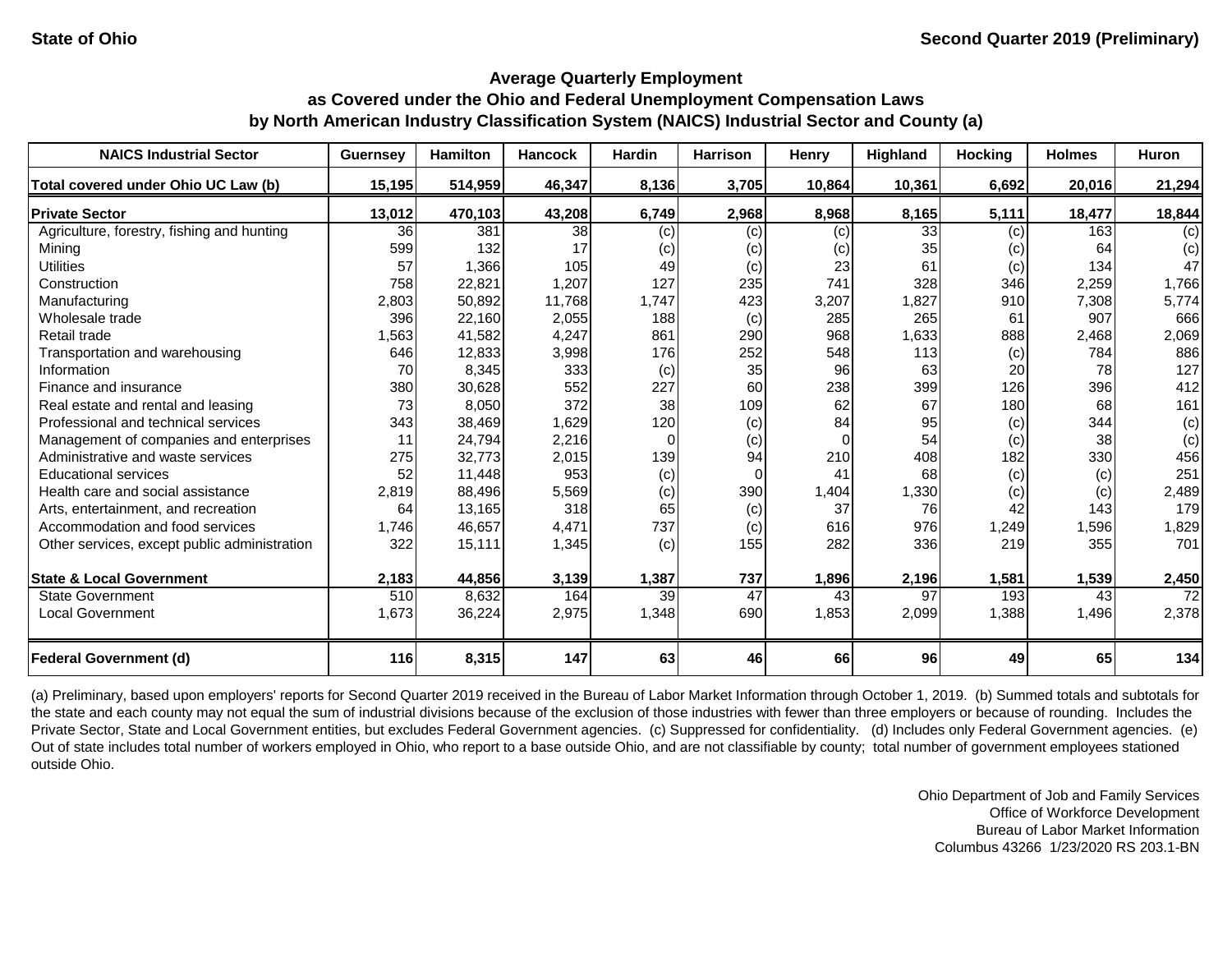| <b>NAICS Industrial Sector</b>               | <b>Jackson</b> | <b>Jefferson</b> | <b>Knox</b> | Lake   | <b>Lawrence</b> | Licking | Logan  | Lorain | Lucas   | <b>Madison</b> |
|----------------------------------------------|----------------|------------------|-------------|--------|-----------------|---------|--------|--------|---------|----------------|
| Total covered under Ohio UC Law (b)          | 10,107         | 20,485           | 20,519      | 97,956 | 12,929          | 61,001  | 19,311 | 99,039 | 209,526 | 17,621         |
| <b>Private Sector</b>                        | 8,629          | 17,017           | 17,728      | 87,141 | 10,376          | 53,013  | 17,153 | 84,298 | 183,852 | 14,550         |
| Agriculture, forestry, fishing and hunting   | 39             | (c)              | 88          | 950    |                 | 900     | (c)    | 972    | 347     | 218            |
| Mining                                       | 23             | (c)              | 84          | 167    | (c)             | 56      | (c)    | 17     | 149     | $\Omega$       |
| <b>Utilities</b>                             | 44             | 691              | 47          | 935    | 104             | 237     | 32     | 243    | 377     | $\Omega$       |
| Construction                                 | 361            | (c)              | 1,160       | 4,176  | (c)             | 2,865   | 599    | 4,368  | 9,777   | 554            |
| Manufacturing                                | 2,803          | 1,642            | 4,502       | 22,018 | 969             | 7,571   | 5,213  | 16,654 | 26,180  | 4,277          |
| Wholesale trade                              | 152            | 481              | 488         | 3,617  | 229             | 1,616   | 234    | 3,386  | 6,858   | 327            |
| Retail trade                                 | 1,464          | 2,694            | 2,093       | 12,166 | 1,772           | 7,375   | 1,680  | 12,730 | 22,531  | 1,800          |
| Transportation and warehousing               | 179            | 1,380            | 272         | 1,289  | 653             | 6,146   | 2,605  | 2,237  | 5,877   | 2,993          |
| Information                                  | 47             | 251              | 127         | 698    | 66              | 244     | 71     | 612    | 1,832   | 16             |
| Finance and insurance                        | 233            | 342              | 404         | 1,563  | 264             | 2,267   | 305    | 1,510  | 5,479   | 151            |
| Real estate and rental and leasing           | 80             | 248              | 157         | 910    | 156             | 416     | 191    | 822    | 2,395   | 82             |
| Professional and technical services          | 126            | (c)              | 332         | 3,172  | 223             | 2,458   | (c)    | 2,296  | 8,224   | (c)            |
| Management of companies and enterprises      | 33             | (c)              | 102         | 1,275  | 78              | 1,247   | (c)    | 1,198  | 5,991   | (c)            |
| Administrative and waste services            | 478            | 1,018            | 993         | 5,982  | 421             | 2,967   | 1,232  | 6,524  | 14,973  | 985            |
| <b>Educational services</b>                  | (c)            | (c)              | 1,311       | 1,621  | 59              | 1,014   | 21     | 2,631  | 3,215   | (c)            |
| Health care and social assistance            | (c)            | (c)              | 3,015       | 11,983 | 2,911           | 6,893   | 1,829  | 14,015 | 37,793  | (c)            |
| Arts, entertainment, and recreation          | 35             | 191              | 138         | 1,387  | 40              | 801     | 208    | 1,499  | 4,754   | 51             |
| Accommodation and food services              | 929            | 1,849            | 1,860       | 10,422 | 1,196           | 5,586   | 1,541  | 9,719  | 20,756  | 1,156          |
| Other services, except public administration | 206            | 544              | 557         | 2,810  | 312             | 2,355   | 484    | 2,866  | 6,345   | 167            |
| <b>State &amp; Local Government</b>          | 1,478          | 3,468            | 2,791       | 10,815 | 2,553           | 7,988   | 2,158  | 14,741 | 25,674  | 3,071          |
| <b>State Government</b>                      | 132            | 72               | 294         | 80     | 207             | 1,039   | 81     | 1,171  | 7,353   | 1,283          |
| <b>Local Government</b>                      | 1,346          | 3,396            | 2,497       | 10,735 | 2,346           | 6,949   | 2,077  | 13,570 | 18,321  | 1,788          |
| <b>Federal Government (d)</b>                | 69             | 165              | 108         | 420    | 127             | 367     | 119    | 1,071  | 1,807   | 79             |

(a) Preliminary, based upon employers' reports for Second Quarter 2019 received in the Bureau of Labor Market Information through October 1, 2019. (b) Summed totals and subtotals for the state and each county may not equal the sum of industrial divisions because of the exclusion of those industries with fewer than three employers or because of rounding. Includes the Private Sector, State and Local Government entities, but excludes Federal Government agencies. (c) Suppressed for confidentiality. (d) Includes only Federal Government agencies. (e) Out of state includes total number of workers employed in Ohio, who report to a base outside Ohio, and are not classifiable by county; total number of government employees stationed outside Ohio.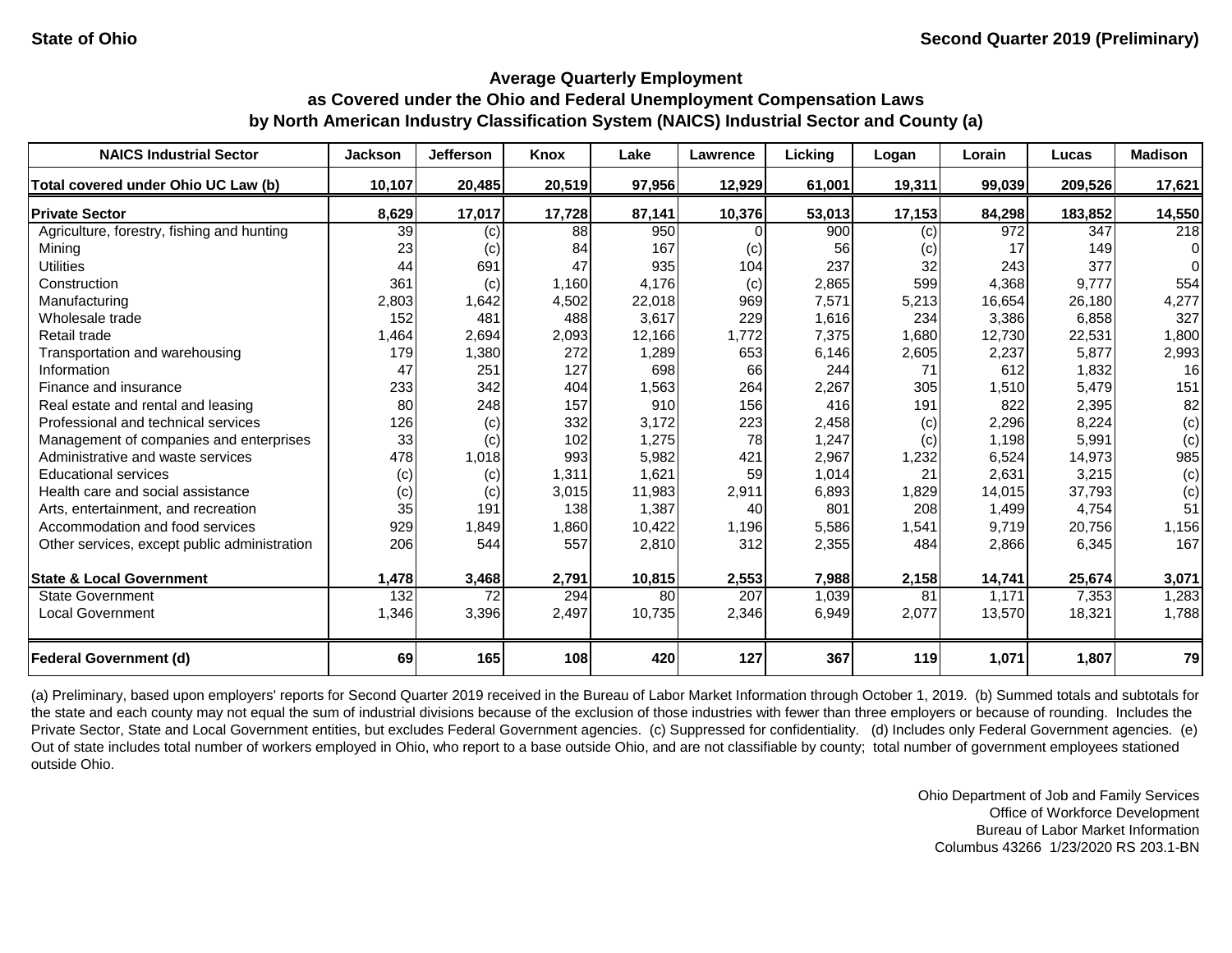| <b>NAICS Industrial Sector</b>               | <b>Mahoning</b> | <b>Marion</b> | <b>Medina</b> | <b>Meigs</b> | <b>Mercer</b> | <b>Miami</b> | <b>Monroe</b> | Montgomery | <b>Morgan</b>   | <b>Morrow</b> |
|----------------------------------------------|-----------------|---------------|---------------|--------------|---------------|--------------|---------------|------------|-----------------|---------------|
| Total covered under Ohio UC Law (b)          | 97,131          | 25,120        | 61,721        | 3,714        | 20,503        | 40,907       | 2,828         | 253,213    | 2,731           | 5,444         |
| <b>Private Sector</b>                        | 84,712          | 21,300        | 54,878        | 2,701        | 17,867        | 36,162       | 1,988         | 226,540    | 2,119           | 3,903         |
| Agriculture, forestry, fishing and hunting   | 172             | (c)           | 194           | (c)          | (c)           | 137          | (c)           | 253        | (c)             | 54            |
| Mining                                       | 120             | (C)           | 17            | (c)          | (c)           | 62           | 123           | 105        | (c)             | 12            |
| <b>Utilities</b>                             | 346             | 98            | 58            | 32           | (c)           | (c)          | 45            | 713        | 20              | (c)           |
| Construction                                 | 4,958           | 597           | 4,031         | 245          | 1,104         | 1,767        | 235           | 9,486      | 100             | 357           |
| Manufacturing                                | 9,400           | 6,350         | 9,359         | 151          | 6,692         | 10,784       | (c)           | 29,947     | 467             | 899           |
| Wholesale trade                              | 4,357           | 689           | 3,418         | 43           | (c)           | (c)          | 35            | 9,609      | (c)             | 79            |
| Retail trade                                 | 11,948          | 2,692         | 8,247         | 594          | 2,052         | 4,529        | 330           | 22,963     | 295             | 628           |
| Transportation and warehousing               | 2,892           | 886           | 2,826         | 61           | 1,215         | 2,164        | 238           | 8,624      | (c)             | (c)           |
| Information                                  | 954             | 206           | 321           | 13           | 126           | 89           | (c)           | 6,530      | 26              | 13            |
| Finance and insurance                        | 1,800           | 330           | 1,258         | 127          | 600           | 668          | 103           | 10,954     | 87              | 74            |
| Real estate and rental and leasing           | 1,005           | 370           | 625           | 57           | 62            | 278          | 25            | 3,145      | 10 <sup>1</sup> | 56            |
| Professional and technical services          | 2,708           | 262           | 2,057         | (c)          | 321           | (c)          | 51            | 12,930     | 26              | (c)           |
| Management of companies and enterprises      | 1,358           | 111           | 2,863         | (c)          | (c)           | (c)          | $\Omega$      | 3,527      |                 | (c)           |
| Administrative and waste services            | 6,583           | 1,756         | 3,096         | 99           | (c)           | 2,190        | 75            | 15,860     | 53              | 182           |
| <b>Educational services</b>                  | 656             | 69            | 546           | (c)          | (c)           | 232          | (c)           | 6,165      |                 | (c)           |
| Health care and social assistance            | 20,046          | 3,981         | 6,806         | (c)          | (c)           | 4,325        | (c)           | 51,813     | 391             | (c)           |
| Arts, entertainment, and recreation          | 1,611           | 131           | 1,159         | (c)          | 106           | 328          | 16            | 3,716      | (c)             | 164           |
| Accommodation and food services              | 10,733          | 1,972         | 6,122         | (c)          | 1,370         | 3,835        | 241           | 23,147     | (c)             | 465           |
| Other services, except public administration | 3,064           | 644           | 1,875         | 81           | 803           | 1,263        | (c)           | 7,054      | 25              | 88            |
| <b>State &amp; Local Government</b>          | 12,419          | 3,820         | 6,843         | 1,013        | 2,636         | 4,745        | 840           | 26,673     | 612             | 1,541         |
| <b>State Government</b>                      | 2,490           | 695           | 110           | 39           | 157           | 123          | 40            | 1,089      | 60              | 65            |
| <b>Local Government</b>                      | 9,929           | 3,125         | 6,733         | 974          | 2,479         | 4,622        | 800           | 25,584     | 552             | 1,476         |
| <b>Federal Government (d)</b>                | 1,140           | 106           | 375           | 55           | 96            | 192          | 49            | 4,153      | 46              | 47            |

(a) Preliminary, based upon employers' reports for Second Quarter 2019 received in the Bureau of Labor Market Information through October 1, 2019. (b) Summed totals and subtotals for the state and each county may not equal the sum of industrial divisions because of the exclusion of those industries with fewer than three employers or because of rounding. Includes the Private Sector, State and Local Government entities, but excludes Federal Government agencies. (c) Suppressed for confidentiality. (d) Includes only Federal Government agencies. (e) Out of state includes total number of workers employed in Ohio, who report to a base outside Ohio, and are not classifiable by county; total number of government employees stationed outside Ohio.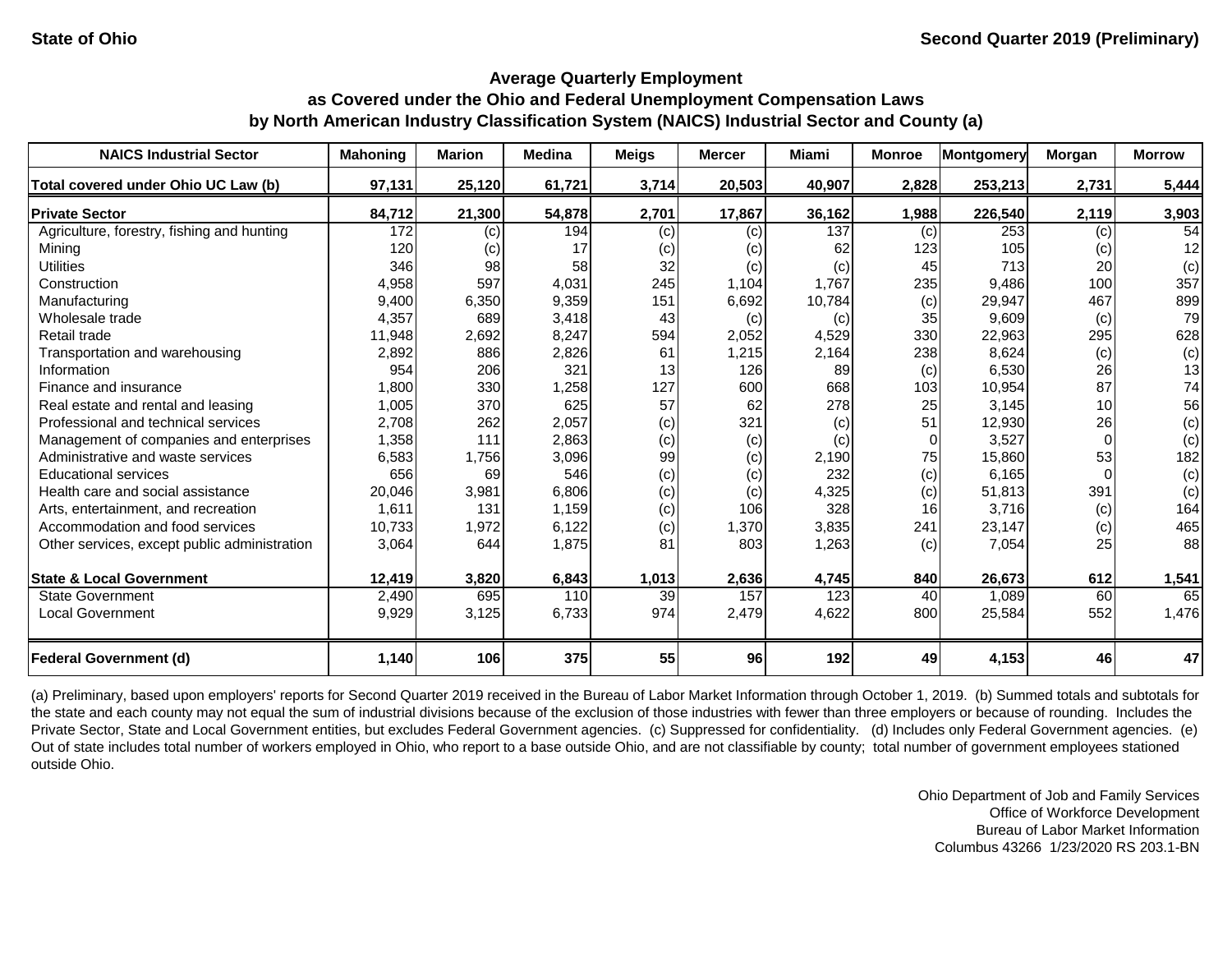| <b>NAICS Industrial Sector</b>               | <b>Muskingum</b> | <b>Noble</b> | <b>Ottawa</b> | <b>Paulding</b> | Perry | Pickaway | <b>Pike</b> | Portage | <b>Preble</b> | Putnam |
|----------------------------------------------|------------------|--------------|---------------|-----------------|-------|----------|-------------|---------|---------------|--------|
| Total covered under Ohio UC Law (b)          | 33,131           | 2,978        | 14,222        | 4,710           | 6,697 | 13,766   | 9,727       | 54,917  | 10,575        | 12,020 |
| <b>Private Sector</b>                        | 28,209           | 2,010        | 12,095        | 3,683           | 5,177 | 9,859    | 8,359       | 44,199  | 8,826         | 10,431 |
| Agriculture, forestry, fishing and hunting   | 13               |              | 97            | (c)             | 13    | 174      | (c)         | 171     | (c)           | (c)    |
| Mining                                       | 375              | 77           | 108           | (c)             | 285   | 26       | (c)         | 302     | (c)           | (c)    |
| <b>Utilities</b>                             | 235              | (c)          | (c)           | (c)             | 28    | (c)      | (c)         | (c)     | (c)           | (c)    |
| Construction                                 | 1,216            | 127          | 594           | 78              | 407   | 1,046    | 356         | 2,207   | 393           | 928    |
| Manufacturing                                | 2,820            | 257          | 2,015         | 1,171           | 986   | 1,916    | 854         | 10,632  | 3,374         | 3,568  |
| Wholesale trade                              | 820              | (c)          | (c)           | (c)             | 264   | (c)      | (c)         | 3,080   | (c)           | 433    |
| Retail trade                                 | 4,750            | 275          | 1,544         | 380             | 742   | 1,507    | 1,021       | 6,425   | 1,178         | 1,161  |
| Transportation and warehousing               | 1,837            | 163          | 439           | 253             | 44    | 400      | 604         | (c)     | 344           | (c)    |
| Information                                  | 661              | 16           | 42            | 25              | 12    | 27       | 36          | 444     | 16            | 48     |
| Finance and insurance                        | 729              | 84           | 282           | 90              | 146   | 267      | 219         | 652     | 209           | 294    |
| Real estate and rental and leasing           | 233              |              | 141           | 29              | 15    | 107      | 47          | 468     | 62            | 38     |
| Professional and technical services          | 691              | 136          | 173           | 71              | 89    | 179      | (c)         | 1,789   | (c)           | 224    |
| Management of companies and enterprises      | 139              | (c)          | 64            | (c)             | 100   | 69       | (c)         | 768     | (c)           | 0      |
| Administrative and waste services            | 1,260            | (c)          | 285           | (c)             | 381   | 511      | 2,157       | 1,351   | 202           | 389    |
| <b>Educational services</b>                  | 450              |              | (c)           | (c)             | (c)   | (c)      | (c)         | 459     | (c)           | (c)    |
| Health care and social assistance            | 6,591            | 355          | (c)           | (c)             | (c)   | (c)      | (c)         | 5,564   | (c)           | (c)    |
| Arts, entertainment, and recreation          | 352              | (c)          | 775           | 26              | 31    | 123      | (c)         | 459     | 33            | 137    |
| Accommodation and food services              | 3,650            | (c)          | 2,551         | 257             | 540   | 1,291    | (c)         | 6,288   | 1,008         | 896    |
| Other services, except public administration | 1,388            | 70           | 346           | 73              | 168   | 315      | 162         | 1,514   | 317           | 455    |
| <b>State &amp; Local Government</b>          | 4,922            | 968          | 2,127         | 1,027           | 1,520 | 3,907    | 1,368       | 10,718  | 1,749         | 1,589  |
| <b>State Government</b>                      | $\overline{273}$ | 476          | 171           | 35              | 41    | 1,428    | 88          | 4,956   | 72            | 44     |
| <b>Local Government</b>                      | 4,649            | 492          | 1,956         | 992             | 1,479 | 2,479    | 1,280       | 5,762   | 1,677         | 1,545  |
| <b>Federal Government (d)</b>                | 225              | 22           | 281           | 51              | 62    | 95       | 54          | 340     | 76            | 68     |

(a) Preliminary, based upon employers' reports for Second Quarter 2019 received in the Bureau of Labor Market Information through October 1, 2019. (b) Summed totals and subtotals for the state and each county may not equal the sum of industrial divisions because of the exclusion of those industries with fewer than three employers or because of rounding. Includes the Private Sector, State and Local Government entities, but excludes Federal Government agencies. (c) Suppressed for confidentiality. (d) Includes only Federal Government agencies. (e) Out of state includes total number of workers employed in Ohio, who report to a base outside Ohio, and are not classifiable by county; total number of government employees stationed outside Ohio.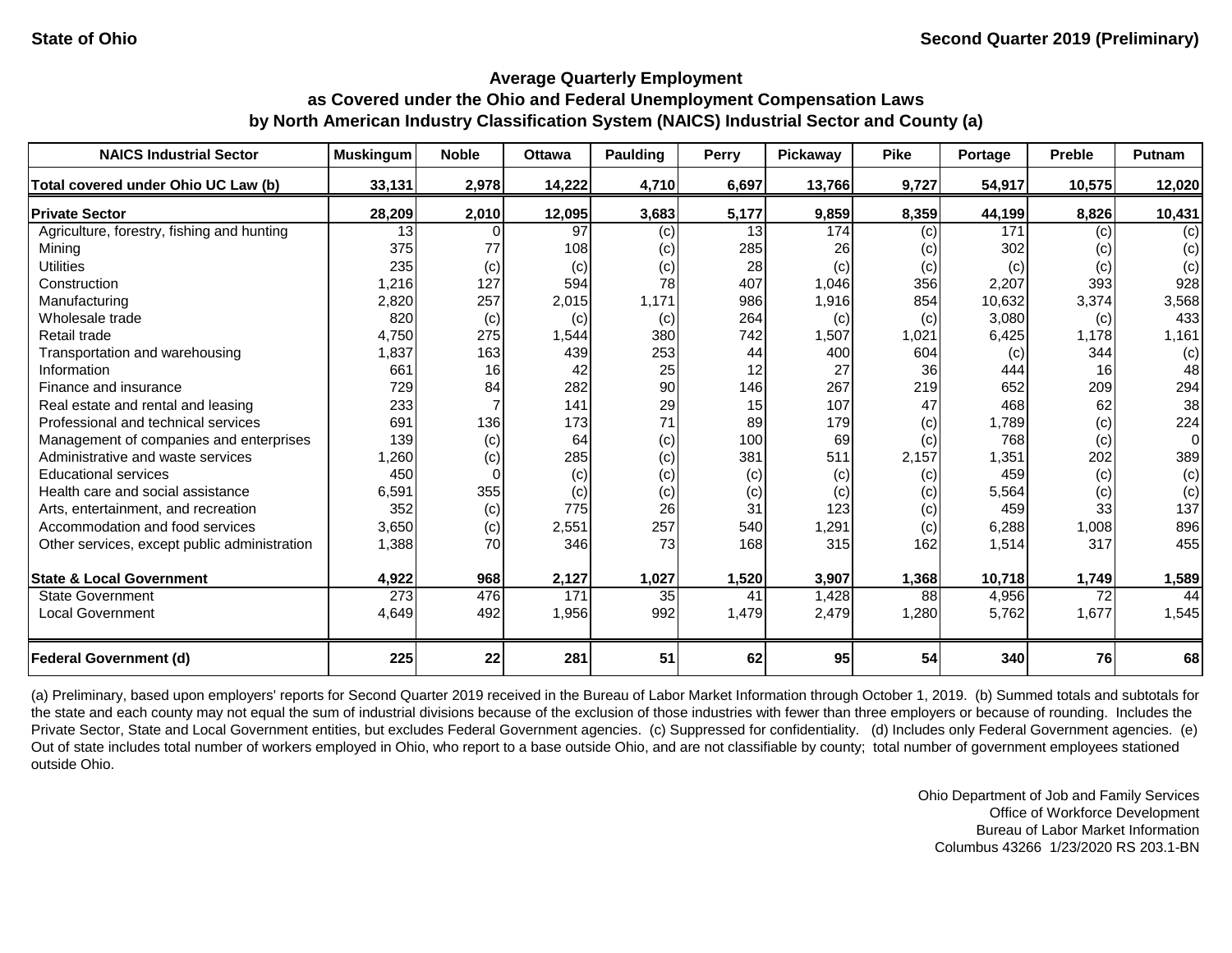| <b>NAICS Industrial Sector</b>               | <b>Richland</b> | <b>Ross</b> | <b>Sandusky</b> | <b>Scioto</b> | <b>Seneca</b> | <b>Shelby</b> | <b>Stark</b> | <b>Summit</b> | <b>Trumbull</b> | <b>Tuscarawas</b> |
|----------------------------------------------|-----------------|-------------|-----------------|---------------|---------------|---------------|--------------|---------------|-----------------|-------------------|
| Total covered under Ohio UC Law (b)          | 49,773          | 27,792      | 25,676          | 23,219        | 19,578        | 27,742        | 159,455      | 267,018       | 63,679          | 37,178            |
| <b>Private Sector</b>                        | 42,868          | 22,907      | 22,869          | 18,356        | 16,956        | 25,362        | 141,512      | 240,948       | 54,877          | 32,237            |
| Agriculture, forestry, fishing and hunting   | (c)             | 98          | (c)             | (c)           | 64            | 151           | 282          | 72            | 108             | 151               |
| Mining                                       | (c)             | 25          | (c)             | (c)           | 142           |               | 378          | 126           | 74              | 912               |
| <b>Utilities</b>                             | (c)             | 197         | 46              | 106           | 116           | (c)           | 623          | 1,011         | 142             | 117               |
| Construction                                 | 2,013           | 897         | 916             | 525           | 1,070         | 1,716         | 7,749        | 12,390        | 2,681           | 1,667             |
| Manufacturing                                | 9,895           | 4,525       | 9,256           | 1,569         | 4,395         | 12,665        | 25,612       | 29,165        | 8,051           | 7,784             |
| Wholesale trade                              | 1,634           | 600         | 572             | 387           | 710           | 1,300         | 5,476        | 13,348        | 2,153           | 1,190             |
| Retail trade                                 | 6,556           | 3,780       | 2,595           | 2,966         | 2,167         | 1,908         | 19,090       | 29,150        | 10,049          | 4,394             |
| Transportation and warehousing               | (c)             | 797         | 691             | 479           | 503           | (c)           | 3,284        | 9,781         | 2,165           | 910               |
| Information                                  | 450             | 269         | 112             | 125           | 174           | 92            | 1,347        | 4,046         | 390             | 230               |
| Finance and insurance                        | 1,002           | 514         | 511             | 397           | 403           | 317           | 5,196        | 9,957         | 1,333           | 729               |
| Real estate and rental and leasing           | 296             | 156         | 348             | 238           | 62            | 91            | 1,454        | 2,869         | 876             | 368               |
| Professional and technical services          | 838             | 306         | 365             | 500           | (c)           | (c)           | 4,845        | 13,579        | 1,400           | 965               |
| Management of companies and enterprises      | 79              | 219         | 249             | 99            | (c)           | (c)           | 1,695        | 13,853        | 602             | 199               |
| Administrative and waste services            | 3,886           | 1,003       | 758             | 489           | 517           | 1,434         | 8,751        | 16,468        | 4,008           | 1,868             |
| <b>Educational services</b>                  | 533             | 85          | (c)             | 160           | 1,077         | 144           | 3,058        | 3,771         | 473             | 187               |
| Health care and social assistance            | 7,297           | 5,368       | (c)             | 7,211         | 2,318         | 1,828         | 27,987       | 45,168        | 10,356          | 5,201             |
| Arts, entertainment, and recreation          | 502             | 200         | 312             | 52            | 95            | 122           | 2,151        | 4,680         | 900             | 445               |
| Accommodation and food services              | 5,027           | 3,307       | 2,175           | 2,553         | 2,189         | 1,454         | 16,710       | 23,479        | 6,979           | 3,830             |
| Other services, except public administration | 1,360           | 562         | 676             | 467           | 594           | 816           | 5,825        | 8,035         | 2,137           | 1,090             |
| <b>State &amp; Local Government</b>          | 6,905           | 4,885       | 2,807           | 4,863         | 2,622         | 2,380         | 17,943       | 26,070        | 8,802           | 4,941             |
| <b>State Government</b>                      | 1,427           | 1,617       | 104             | 1,495         | 302           | 195           | 1,279        | 4,219         | 738             | 499               |
| <b>Local Government</b>                      | 5,478           | 3,268       | 2,703           | 3,368         | 2,320         | 2,185         | 16,664       | 21,851        | 8,064           | 4,442             |
| <b>Federal Government (d)</b>                | 636             | 1,687       | 112             | 167           | 118           | 72            | 947          | 1,928         | 511             | 256               |

(a) Preliminary, based upon employers' reports for Second Quarter 2019 received in the Bureau of Labor Market Information through October 1, 2019. (b) Summed totals and subtotals for the state and each county may not equal the sum of industrial divisions because of the exclusion of those industries with fewer than three employers or because of rounding. Includes the Private Sector, State and Local Government entities, but excludes Federal Government agencies. (c) Suppressed for confidentiality. (d) Includes only Federal Government agencies. (e) Out of state includes total number of workers employed in Ohio, who report to a base outside Ohio, and are not classifiable by county; total number of government employees stationed outside Ohio.